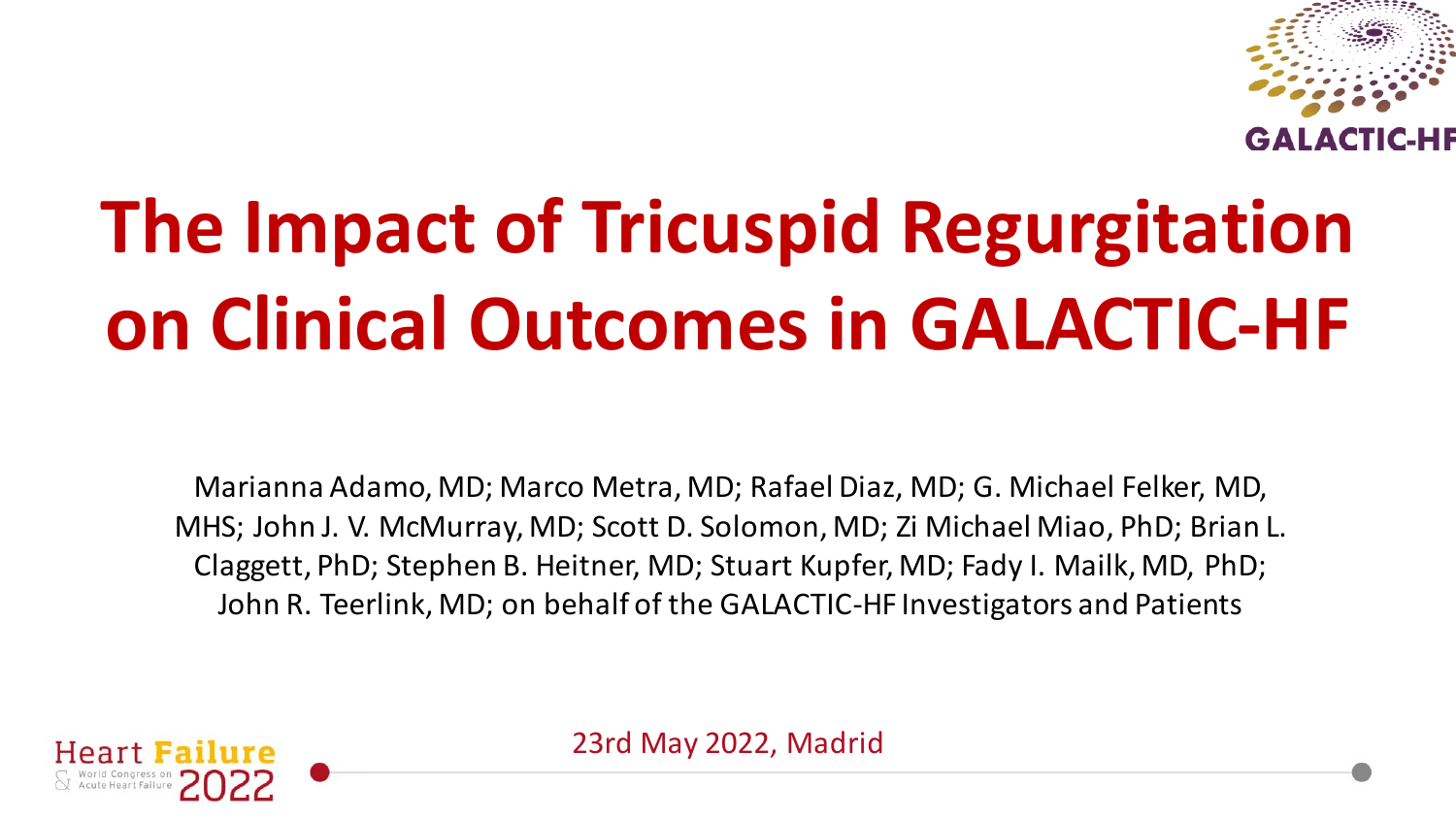# **Conflicts of interest**

G/

- Funded by Amgen, Inc., Cytokinetics, Inc., and Servier Laboratories.
- Speaker disclosures:
- M. Adamo received speaker fees from Abbott Vascular and Medtronic

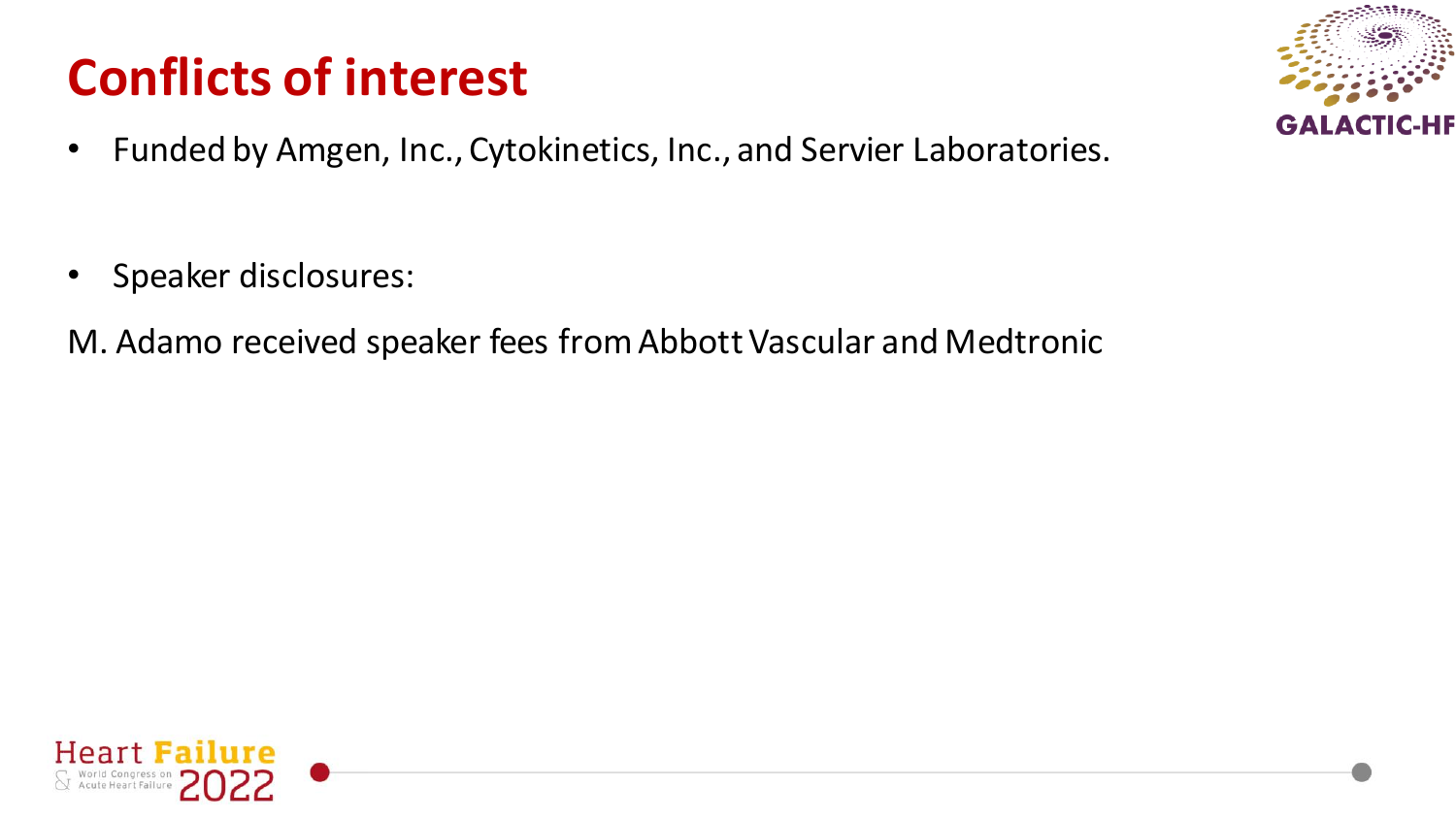## **Background**



- Tricuspid regurgitation (TR) is common in patients with heart failure (HF) $^{1,2}$
- Recent studies reported a possible prognostic impact of TR in HF patients, but they are limited by a retrospective and observational design. 3-5
- Data from selected and fully characterized patients with heart failure with reduced ejection fraction (HFrEF) are lacking
- Global Approach to Lowering Adverse Cardiac outcomes Through Improving Contractility in Heart Failure (GALACTIC-HF) is the largest contemporary trial of HFrEF patients with information on patients with  $TR<sup>6</sup>$



<sup>1</sup>Chioncel et al*. Eur J Heart Fail.* 2017;19(12):1574-1585; 2Chioncel et al. *Eur J Heart Fail.* 2019;21(11):1338-1352.

<sup>3</sup>Messika-Zeitoun at al. *Eur J Heart Fail*. 2020;22(10):1803-1813; 4Chorin et al. *Eur Heart J Cardiovasc Imaging*. 2020;21(2):157-165

<sup>5</sup>Benfari et al. *Circulation.* 2019;140(3):196-206. ; 6Teerlink et al. *N Engl J Med*. 2021 Jan 14;384(2):105-116.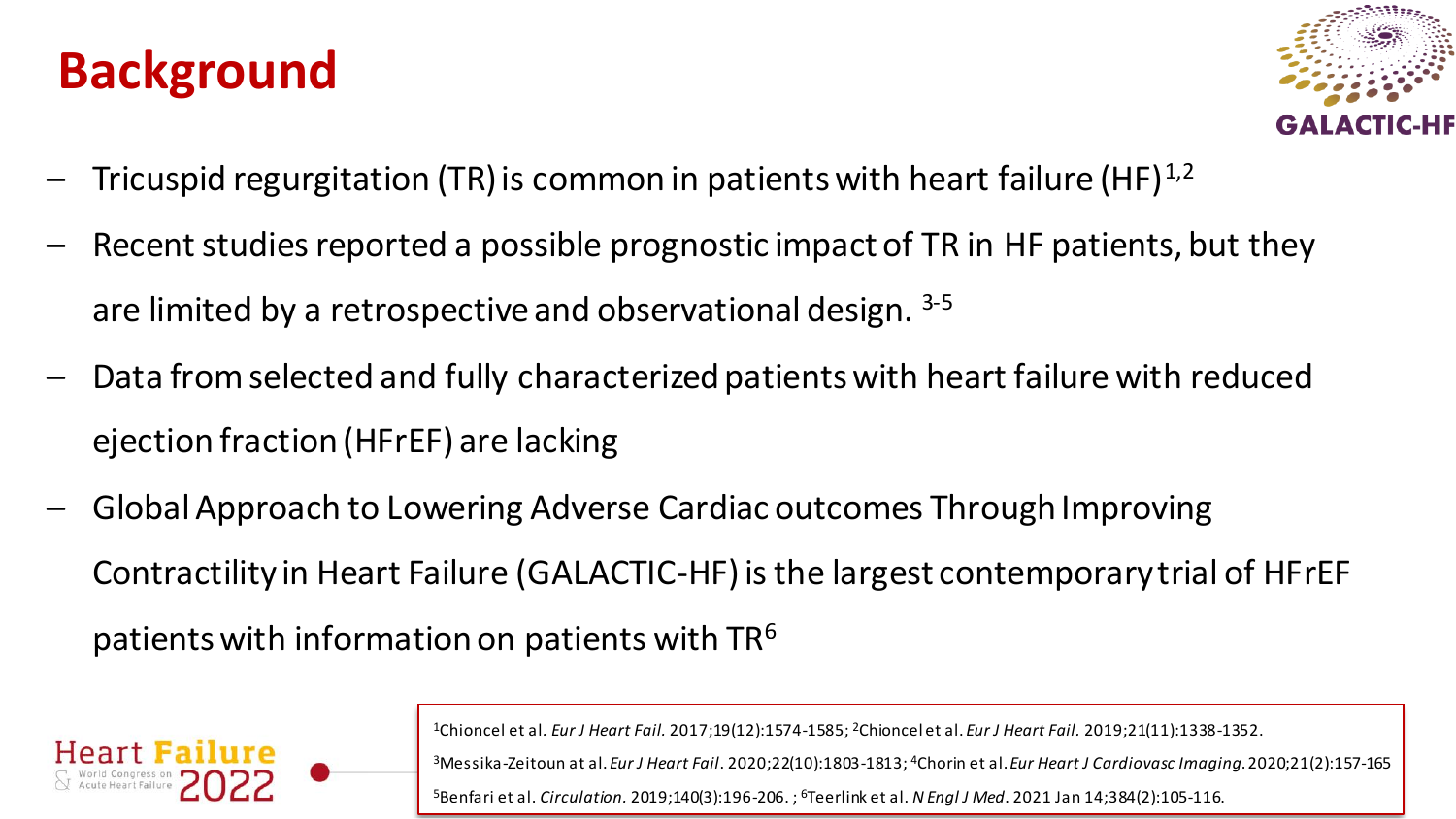## **Objectives**



• To evaluate whether **moderate/severe TR may have an impact on the** 

**effectiveness of omecamtiv mecarbil** versus placebo

• To explore the **impact of mild and moderate/severe TR on clinical outcomes**  of patients with HFrEF enrolled in the GALACTIC-HF trial

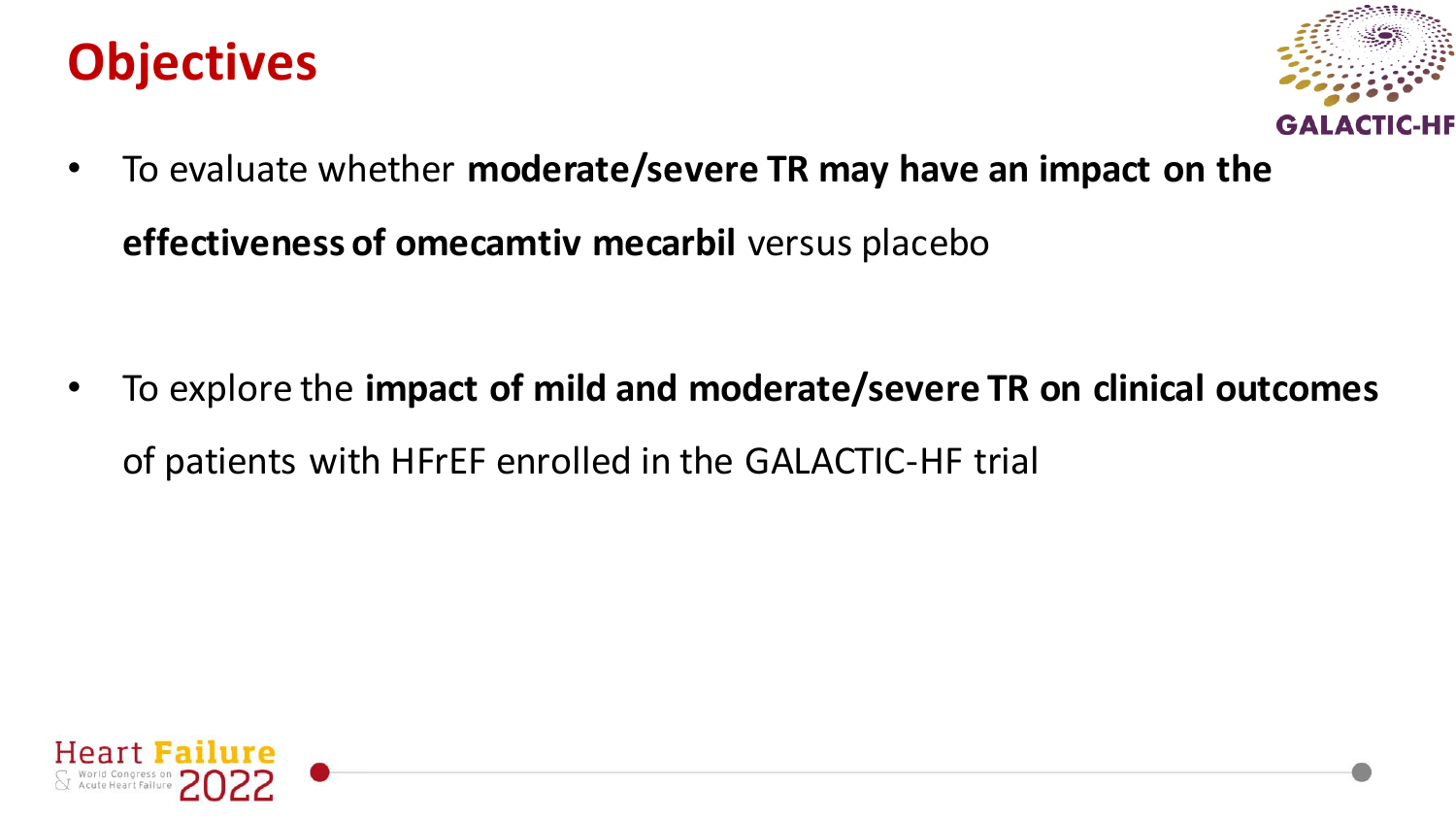# **GALACTIC-HF design**

Multicenter, international, randomized, double-blind, placebo-controlled, event-driven Phase 3 study



➢ **Primary outcome:** Time to composite of CV death or HF events

➢ **Secondary outcomes:** CV death, HF events, all-cause death, changes in QoL from baseline to week 24World Congress on **20**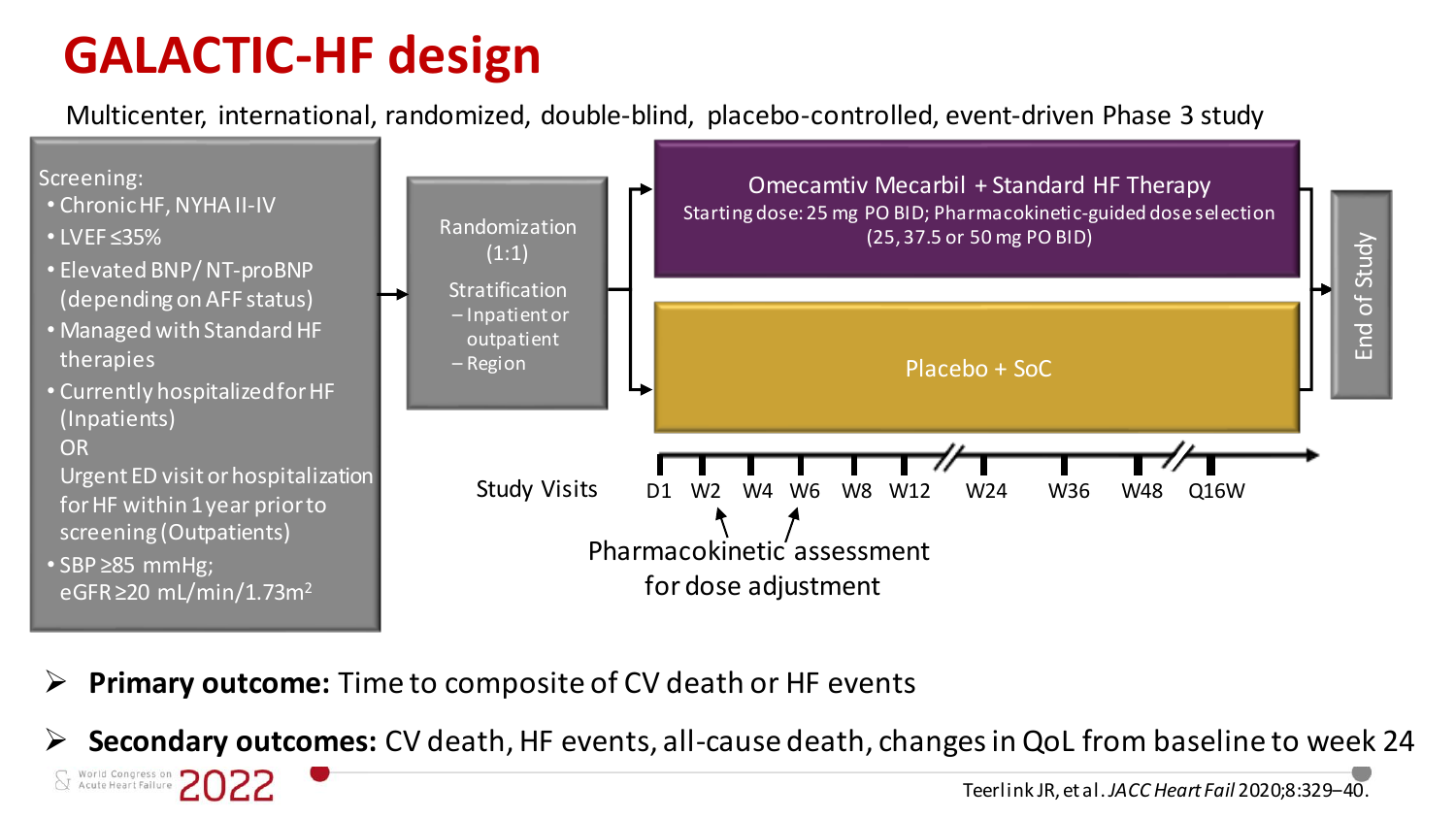## **Methods**

 $\triangleright$  TR assessment was made from data entered into the CRFs by the investigator at each centre and not through evaluation of echo images



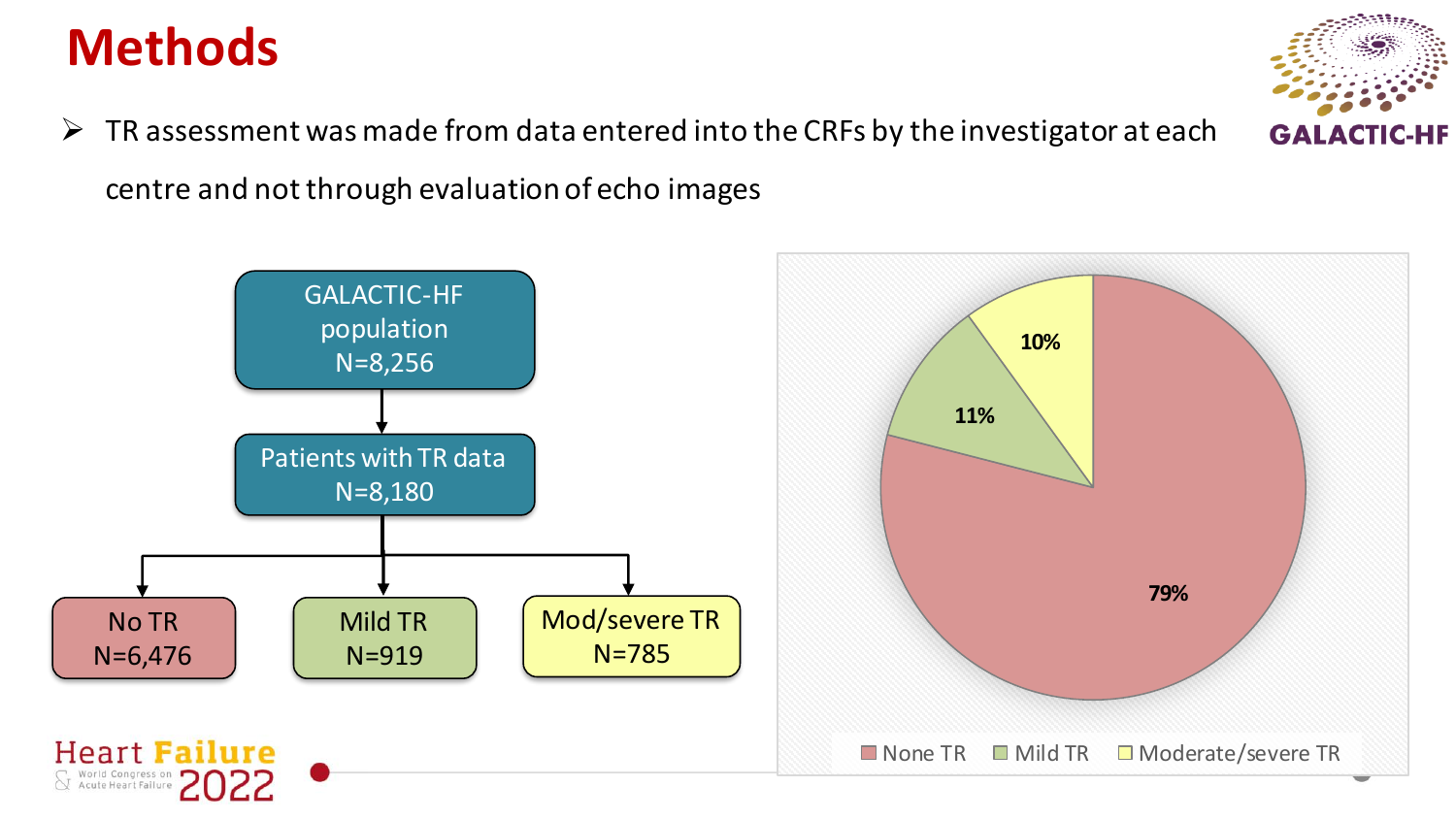## **Baseline Demographic Characteristics**



|                                               | <b>No TR</b>    | <b>Mild TR</b>  | <b>Moderate/Severe TR</b> | ,,,,,,,,,,,<br>P-value |
|-----------------------------------------------|-----------------|-----------------|---------------------------|------------------------|
| Age                                           | $64.3 \pm 11.4$ | $65.1 \pm 11.1$ | $65.4 \pm 11.5$           | 0.003                  |
| Sex, female                                   | 1359 (21.0%)    | 188 (20.5%)     | 184 (23.4%)               | 0.21                   |
| <b>Geographic Region</b>                      |                 |                 |                           | < 0.001                |
| Asia                                          | 542 (8.4 %)     | (8.9%<br>82     | 37 (4.7 %)                |                        |
| <b>Eastern</b><br>Europe/Russia               | 1801 (27.8%)    | 414 (45.0%)     | 451 (57.5%)               |                        |
| <b>Latin America</b>                          | 1435 (22.2%)    | (9.2 %)<br>85   | 52 (6.6 %)                |                        |
| <b>US And Canada</b>                          | (16.9%)<br>1094 | 173 (18.8%)     | 109 (13.9%)               |                        |
| Western<br>Europe/South<br>Africa/Australasia | 1604 (24.8%)    | 165 (18.0%)     | 136 (17.3%)               |                        |
| Inpatient                                     | 1580 (24.4%)    | 239 (26.0%)     | 252 (32.1%)               | < 0.001                |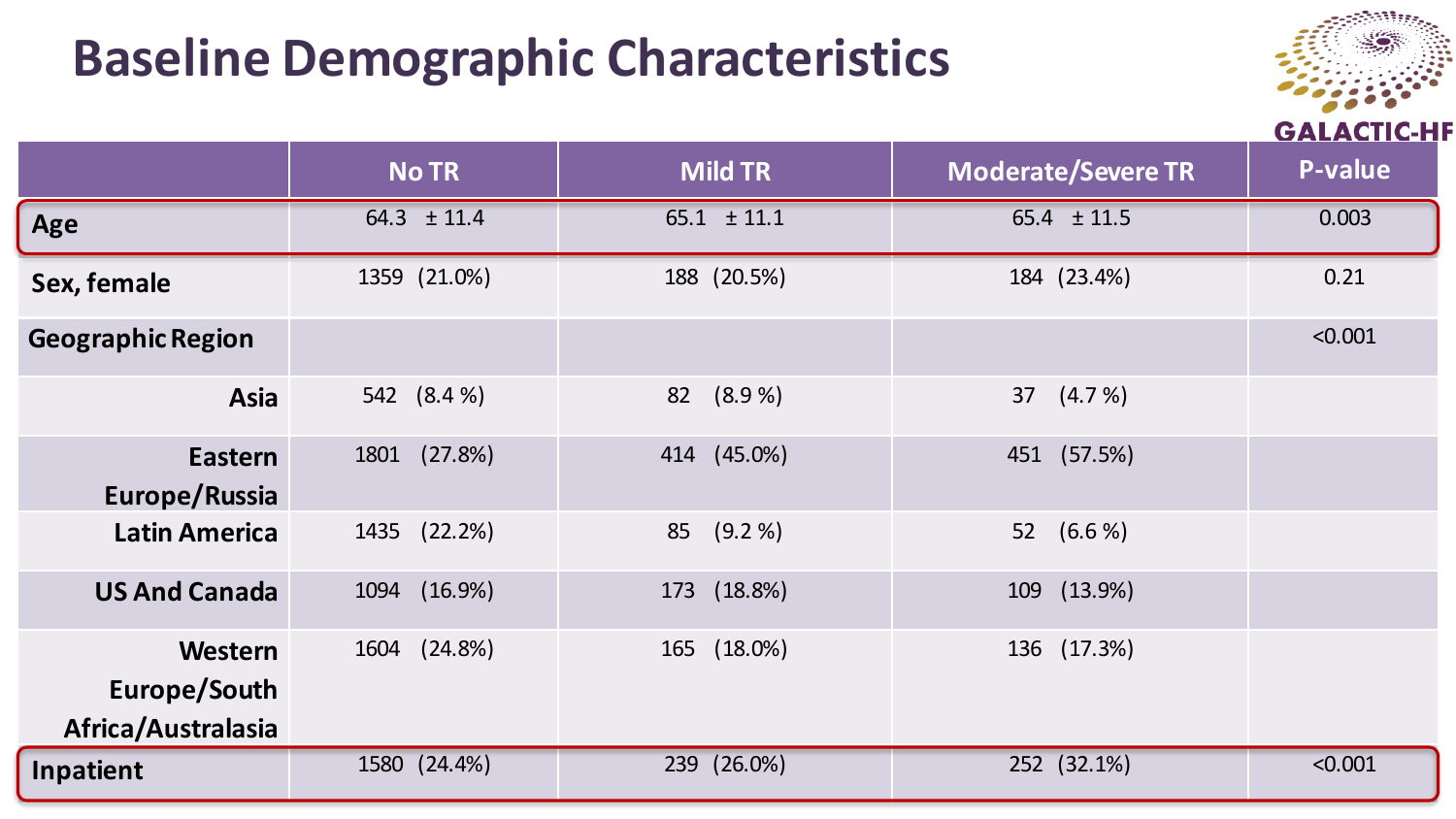## **Baseline Clinical Characteristics**



|                         | <b>No TR</b>           | <b>Mild TR</b>          | <b>Moderate/Severe TR</b> | P-value |
|-------------------------|------------------------|-------------------------|---------------------------|---------|
| <b>AF or flutter</b>    | 1615 (24.9%)           | 278 (30.3%)             | 329 (41.9%)               | < 0.001 |
| <b>Ischaemic HF</b>     | 3483 (53.8%)           | 488 (53.1%)             | 424 (54.0%)               | 0.96    |
| <b>NYHA III-IV</b>      | 2906 (44.9%)           | 440 (47.8%)             | 490 (62.4%)               | < 0.001 |
| SBP (mmHg)              | $116.7 \pm 15.4$       | $116.2 \pm 15.7$        | $114.7 \pm 14.5$          | < 0.001 |
| HR(bpm)                 | $72.1 \pm 12.1$        | $72.3 \pm 12.2$         | $74.3 \pm 12.4$           | < 0.001 |
| $LVEF (\%)$             | $26.6 \pm 6.2$         | $26.6 \pm 6.3$          | $26.1 \pm 6.6$            | 0.08    |
| NT-proBNP (pg/mL)       | $[925 - 3895]$<br>1881 | 2137<br>$[1114 - 3939]$ | $[1538 - 5720]$<br>2974   | < 0.001 |
| Cardiac Tn I ( $ng/L$ ) | $[14 - 50]$<br>26      | $[14 - 53]$<br>27       | $[17 - 59]$<br>30         | < 0.001 |
| eGFR                    | 59.4 [44.7 - 74.6]     | 58.2 [43.1 - 71.9]      | 54.7 [41.5 - 71.9]        | < 0.001 |
| (mL/min/1.73m2)<br>near |                        |                         |                           |         |
| World Congress on 2022  |                        |                         |                           |         |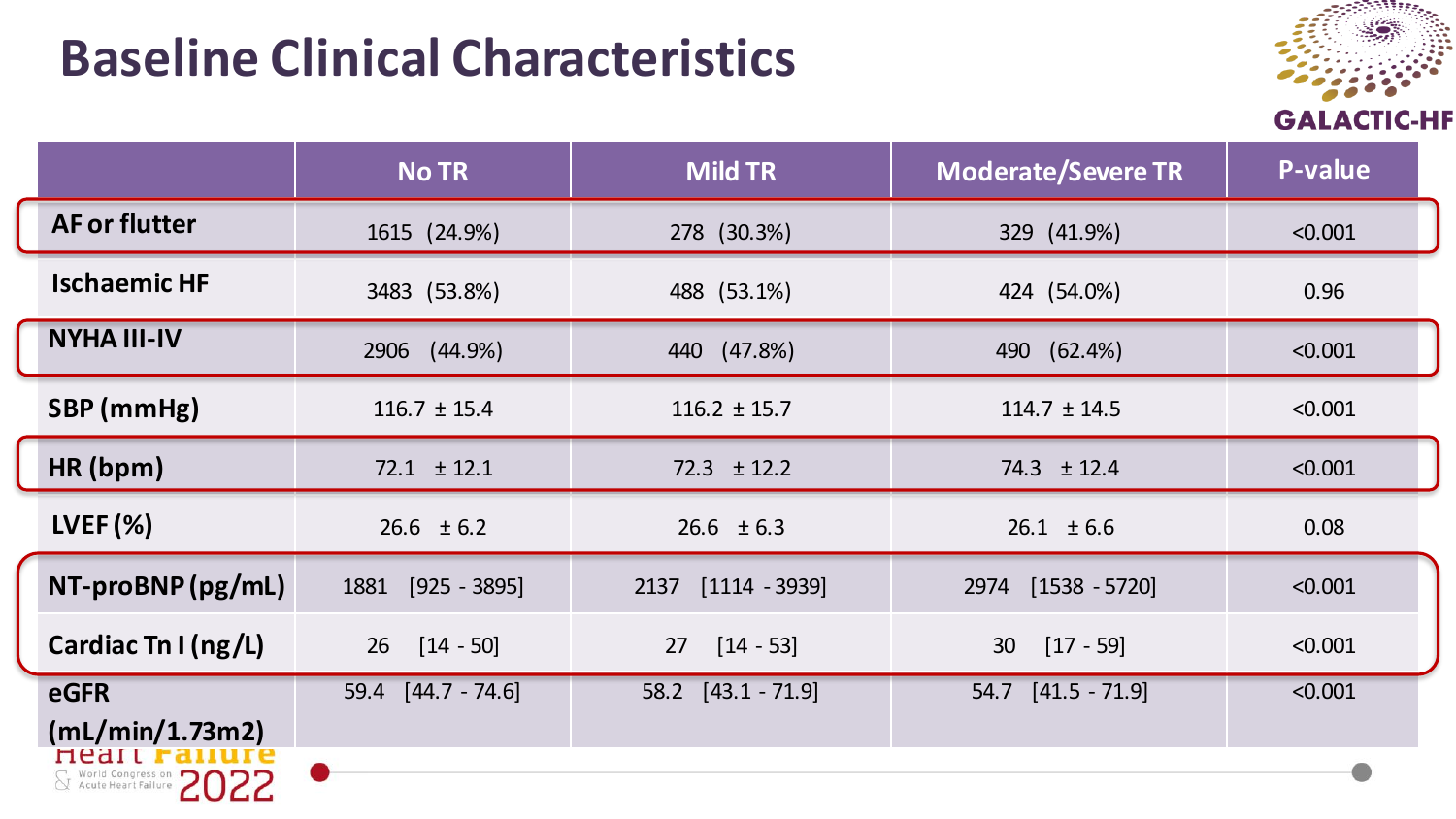#### **Omecamtiv Mecarbil Treatment Benefit Consistent Across TR Groups**





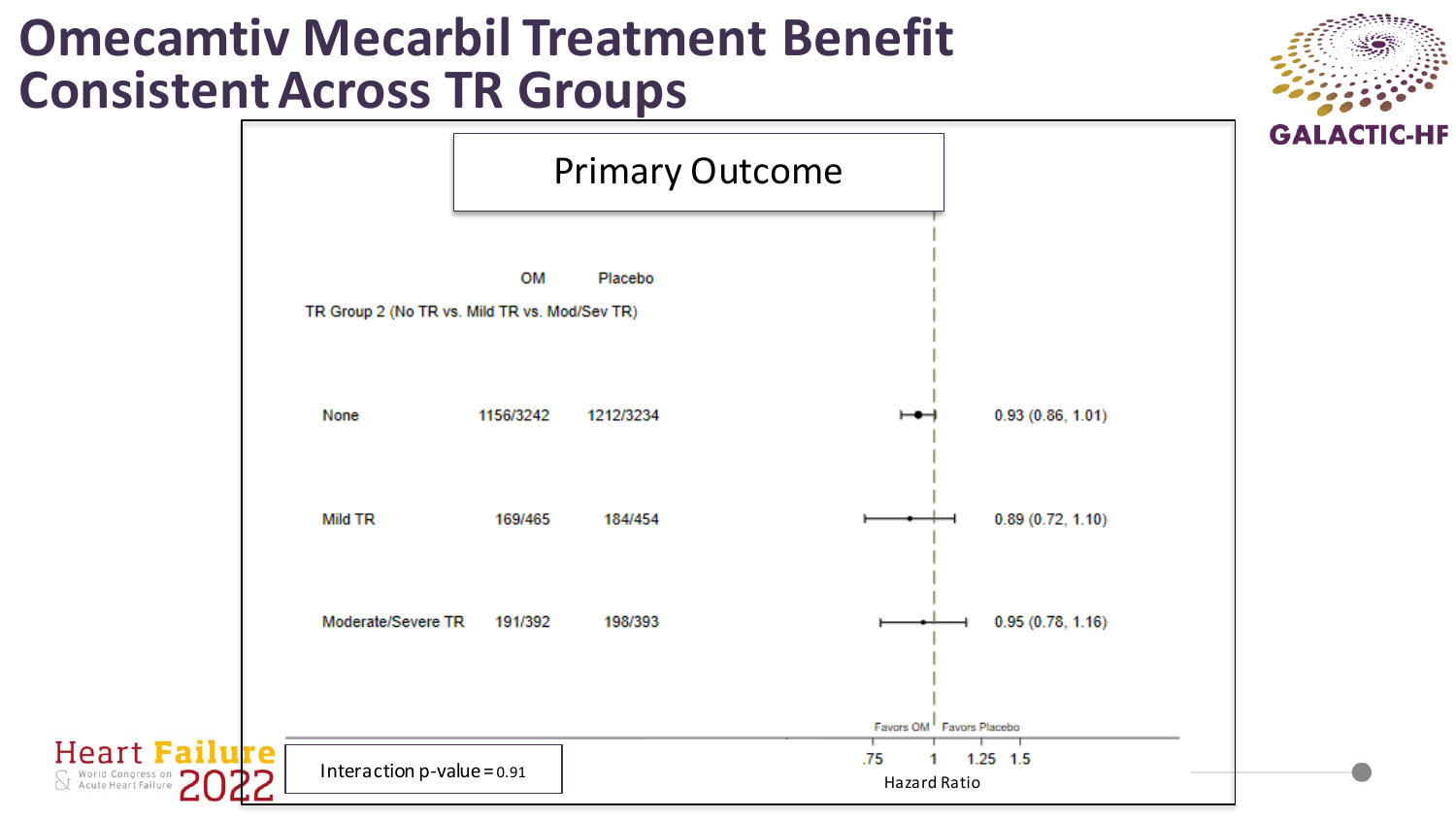## **Association between TR and clinical outcomes**





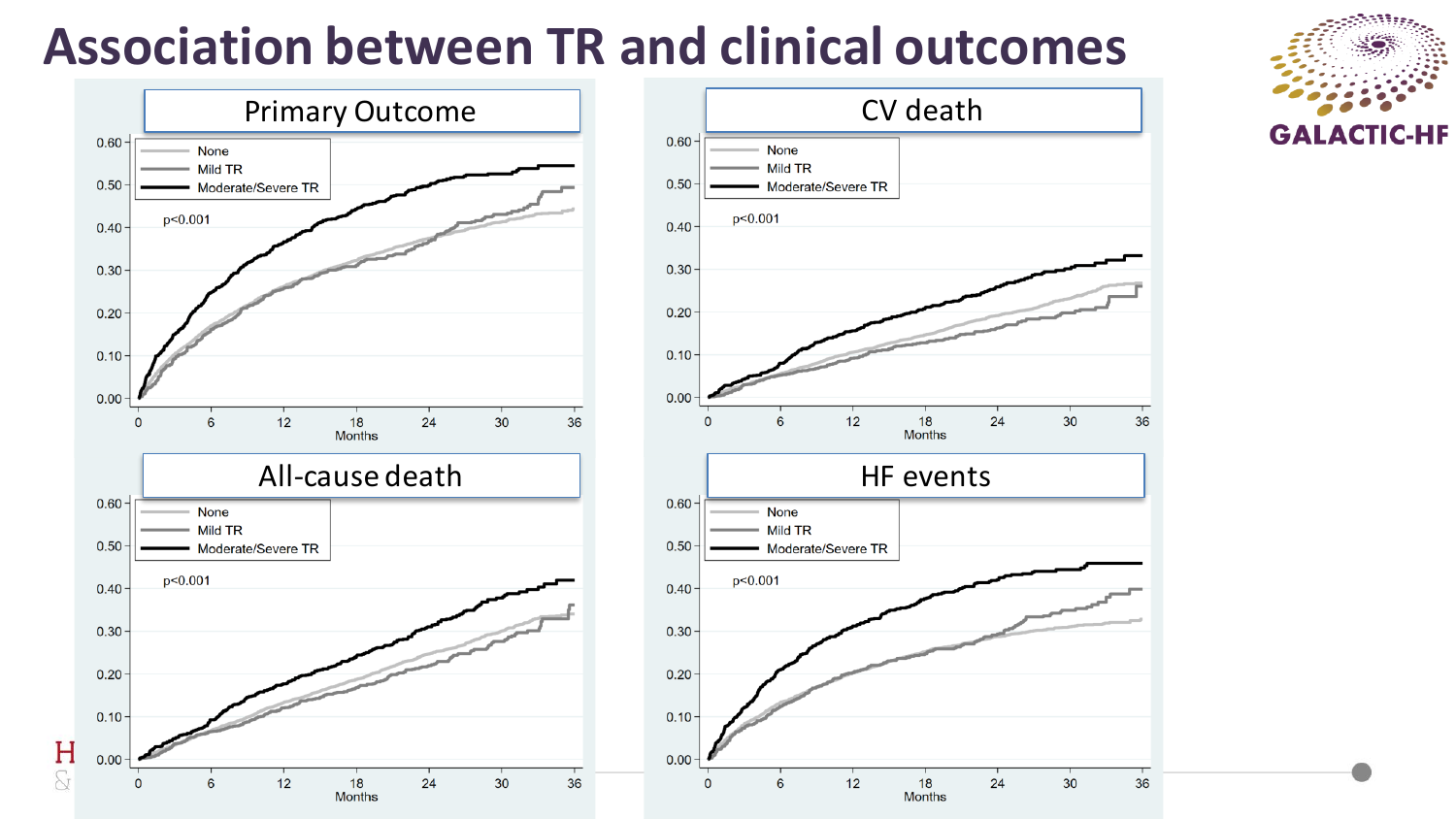# **Impact of TR on the RR\* of clinical outcomes**

|                             | <b>No/Mild TR</b><br><b>Moderate/Severe TR</b> |                     |
|-----------------------------|------------------------------------------------|---------------------|
| <b>Outcome</b>              | $N = 7395$                                     | $N = 785$           |
| <b>Primary Outcome</b>      | 2721 events                                    | 389 events          |
|                             | [24.3 / 100p                                   | [35.3 / 100p        |
|                             | Reference group                                | HR=1.14 (1.02,1.27) |
| Overall p=0.025             |                                                | $p = 0.025$         |
| <b>CV Death</b>             | 1392 events                                    | 209 events          |
|                             | $[10.5 / 100$ py]                              | $[14.8 / 100$ py    |
|                             | Reference group                                | HR=1.09 (0.94,1.27) |
| Overall p=0.258             |                                                | $p = 0.258$         |
| <b>Heart Failure Events</b> | 1991 events                                    | 313 events          |
|                             | $176/100$ nyl                                  | [28.0/100pv]        |
|                             | Reference group                                | HR=1.20 (1.06,1.36) |
| Overall p=0.005             |                                                | $p = 0.005$         |
| <b>All-cause Death</b>      | 1860 events                                    | 264 events          |
|                             | $[14.0 / 100$ py]                              | $[18.7 / 100$ py]   |
|                             | Reference group                                | HR=1.06 (0.93,1.22) |
| Overall p=0.384<br>LULL     |                                                | $p = 0.384$         |



*\*Adjusted for: Age, Female Sex, Race, Region, Inpatient Setting, Myocardial Infarction, Coronary Artery Bypass Graft, Percutaneous Coronary Revascularization, Stroke, Atrial Fibrillation or Flutter, Diabetes Mellitus, LVEF, NYHA Class, Ischemic HF Etiology, KCCQ, Heart Rate, NTproBNP (log-transformed), Troponin (Log Transformed), eGFR.*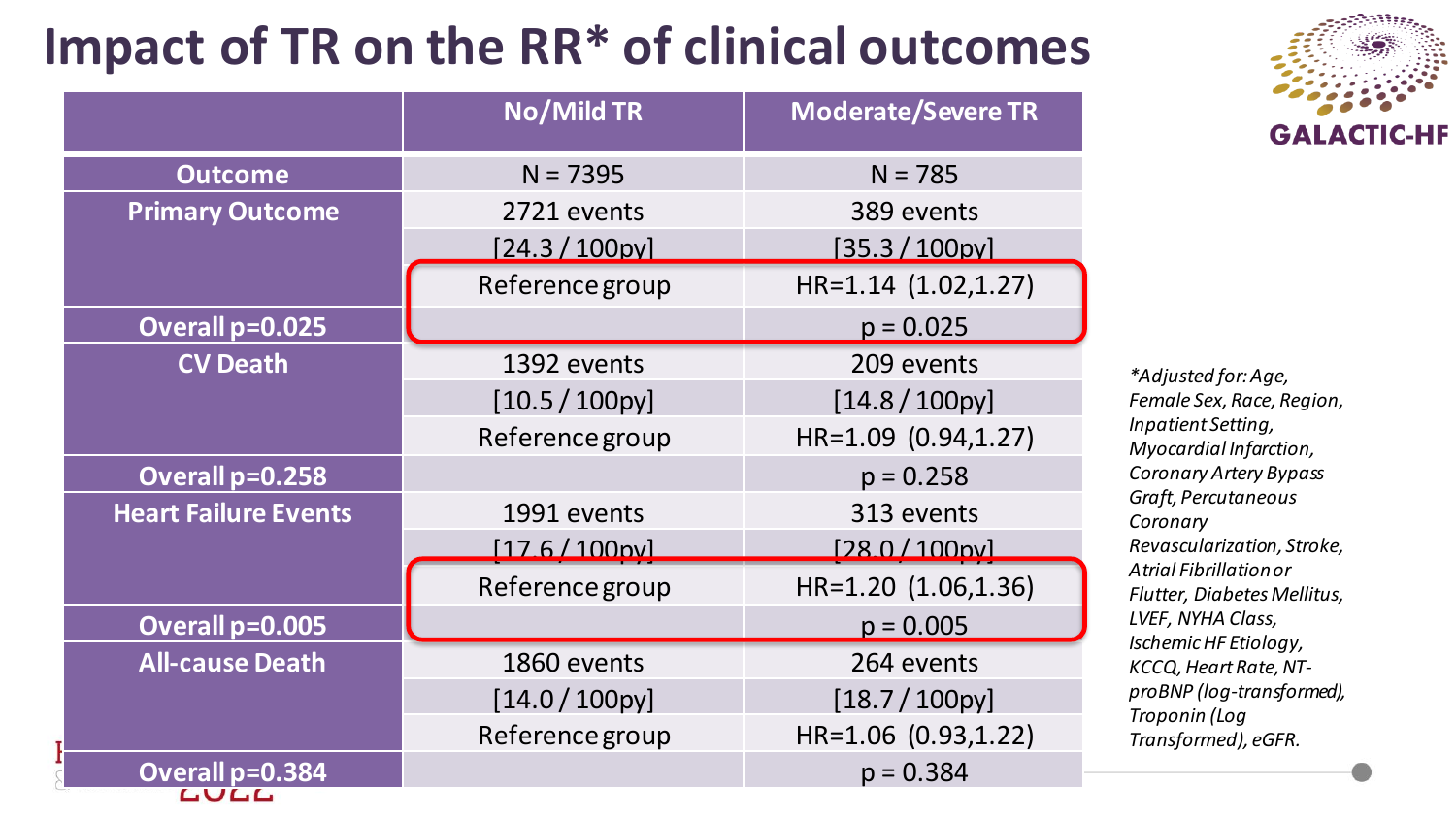## **Association between TR and KCCQ-TSS**

| <b>All Patients</b>             |                 |                 |                    |          |  |
|---------------------------------|-----------------|-----------------|--------------------|----------|--|
|                                 | No TR           | Mild TR         | Moderate/Severe TR |          |  |
|                                 | n=6476          | $n = 919$       | n=785              |          |  |
| <b>KCCQ Total Symptom Score</b> | $66.7 \pm 25.2$ | $68.3 \pm 23.8$ | $61.3 \pm 25.9$    | p<0.001  |  |
| <b>KCCQ 5: Total Symptom</b>    | $77.9 \pm 21.4$ | $78.0 \pm 20.3$ | $74.2 \pm 21.9$    | p<0.001  |  |
| <b>Score Week 24</b>            |                 |                 |                    |          |  |
| <b>Change from Baseline</b>     | $9.7 + 24.1$    | $8.8 + 21.6$    | $11.3 \pm 26.9$    | $p=0.15$ |  |

| In-patients                     |                 |                 |                    |             |  |  |
|---------------------------------|-----------------|-----------------|--------------------|-------------|--|--|
|                                 | No TR           | Mild TR         | Moderate/Severe TR |             |  |  |
|                                 | n=1580          | $n = 239$       | $n = 252$          |             |  |  |
| <b>KCCQ Total Symptom Score</b> | $52.6 \pm 25.4$ | $57.5 \pm 24.8$ | $48.2 \pm 25.5$    | p<0.001     |  |  |
| KCCQ 5: Total Symptom Score     | $76.4 \pm 21.9$ | $74.7 \pm 20.5$ | $73.9 \pm 22.6$    | $p=0.22$    |  |  |
| Week 24                         |                 |                 |                    |             |  |  |
| <b>Change from Baseline</b>     | $22.8 \pm 29.0$ | $16.7 \pm 26.9$ | $24.1 \pm 29.5$    | $p = 0.010$ |  |  |

|                                 | <b>Out-patients</b>                |                 |                 |                    |            |  |
|---------------------------------|------------------------------------|-----------------|-----------------|--------------------|------------|--|
|                                 |                                    | No TR           | Mild TR         | Moderate/Severe TR |            |  |
|                                 |                                    | n=4896          | $n = 680$       | $n = 533$          |            |  |
| He<br>$\sum_{A \in \mathbb{R}}$ | <b>KCCQ Total Symptom Score</b>    | $71.3 \pm 23.3$ | $72.2 \pm 22.3$ | $67.5 \pm 23.7$    | p<0.001    |  |
|                                 | <b>KCCQ 5: Total Symptom Score</b> | $78.3 \pm 21.2$ | $79.3 \pm 20.1$ | $74.4 \pm 21.6$    | p<0.001    |  |
|                                 | Week 24                            |                 |                 |                    |            |  |
|                                 | <b>Change from Baseline</b>        | $5.9 \pm 21.1$  | $5.9 + 18.4$    | $5.6 \pm 23.5$     | $p = 0.96$ |  |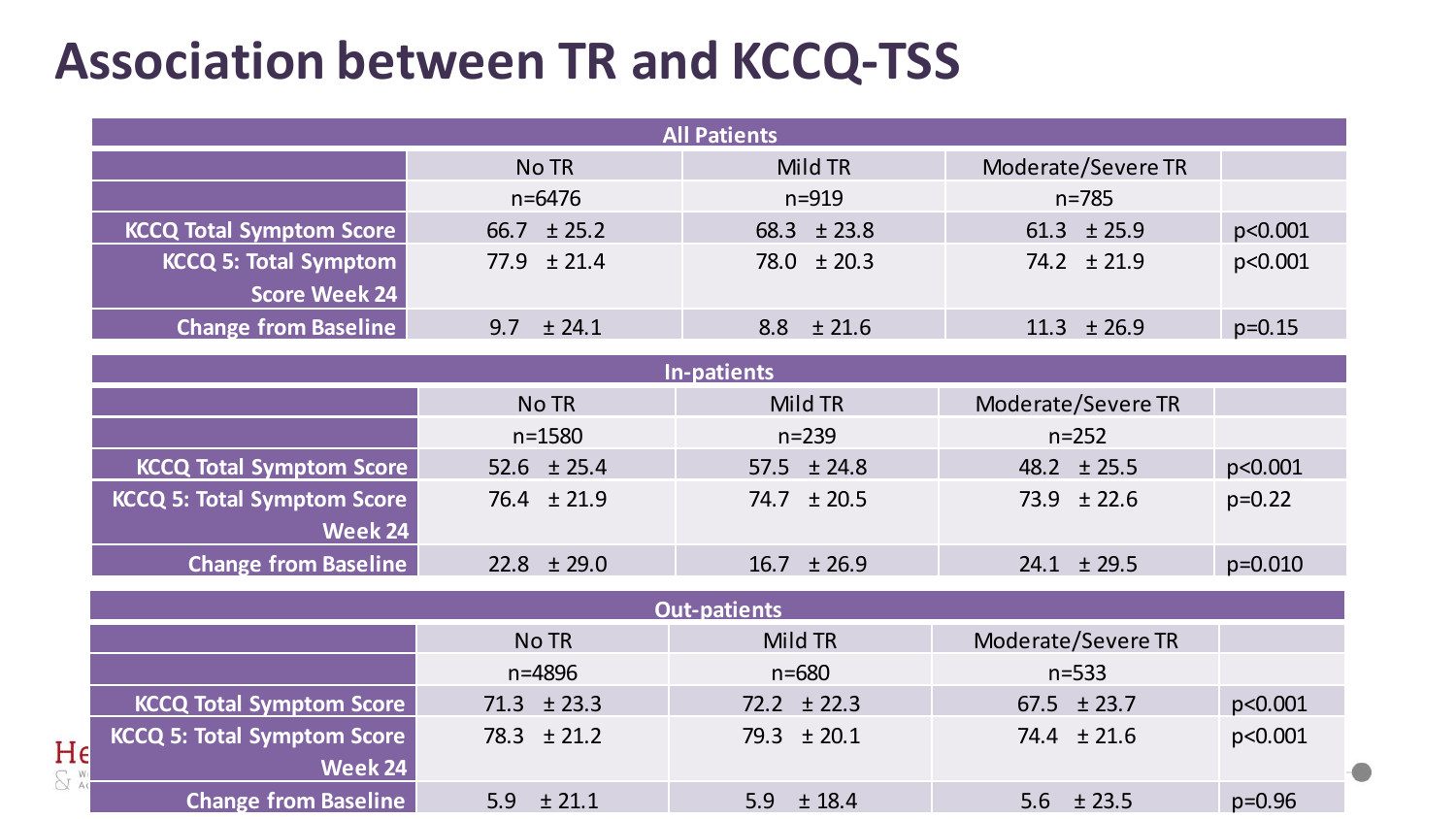# **Impact of moderate/severe TR by subgroups**

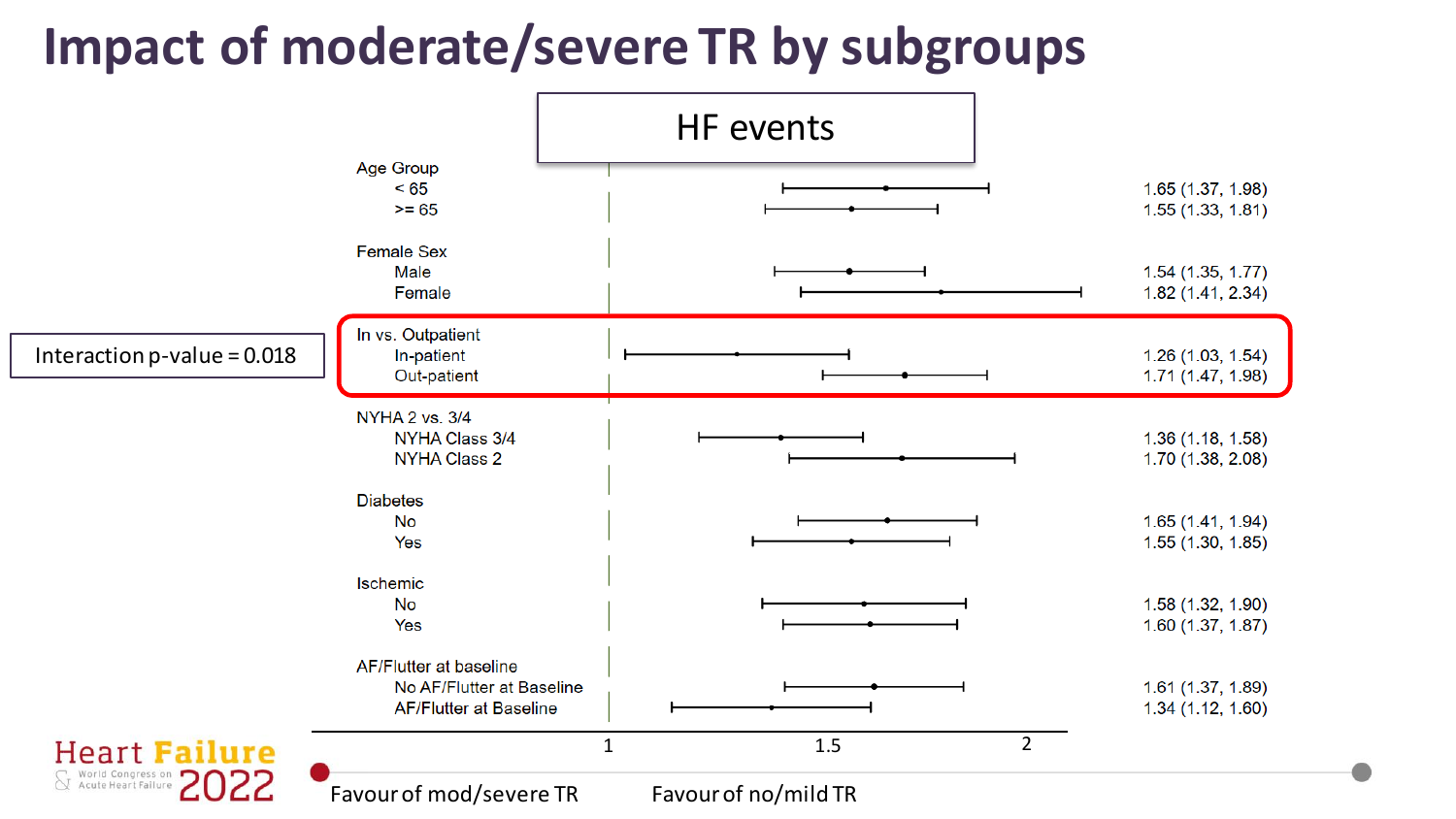# **Impact of moderate/severe TR by subgroups**